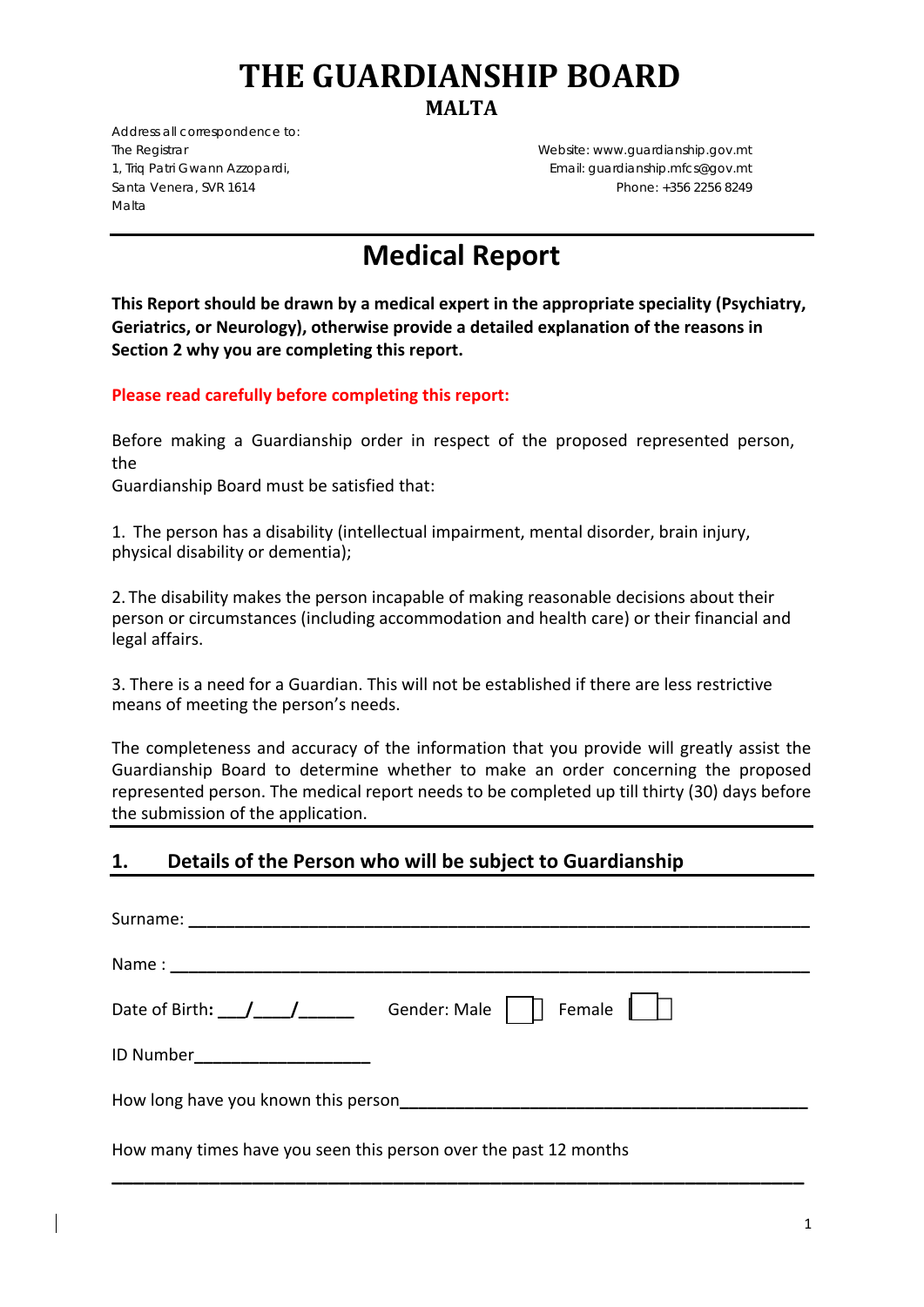## **2. Details of the Medical Practitioner**

 $\overline{\phantom{a}}$ 

| If you are not on the specialist register for Psychiatry, Geriatrics or Neurology please<br>provide an explanation to why you that you are the appropriate professional to fill in this<br>form |  |  |
|-------------------------------------------------------------------------------------------------------------------------------------------------------------------------------------------------|--|--|
| ,我们也不会有什么。""我们的人,我们也不会有什么?""我们的人,我们也不会有什么?""我们的人,我们也不会有什么?""我们的人,我们也不会有什么?""我们的人                                                                                                                |  |  |
|                                                                                                                                                                                                 |  |  |
|                                                                                                                                                                                                 |  |  |
|                                                                                                                                                                                                 |  |  |
|                                                                                                                                                                                                 |  |  |
|                                                                                                                                                                                                 |  |  |
| <b>Diagnosis and assessment</b><br>3.                                                                                                                                                           |  |  |
| Dementia<br><b>Intellectual Disability</b><br><b>Mental Health Condition</b>                                                                                                                    |  |  |
| <b>Brain Damage from Trauma</b><br>Other                                                                                                                                                        |  |  |
| Specific Diagnosis<br><u> 1980 - Jan Barnett, fransk politik (d. 1980)</u>                                                                                                                      |  |  |
| Approximately how long has the person had the mental incapacity? _______________                                                                                                                |  |  |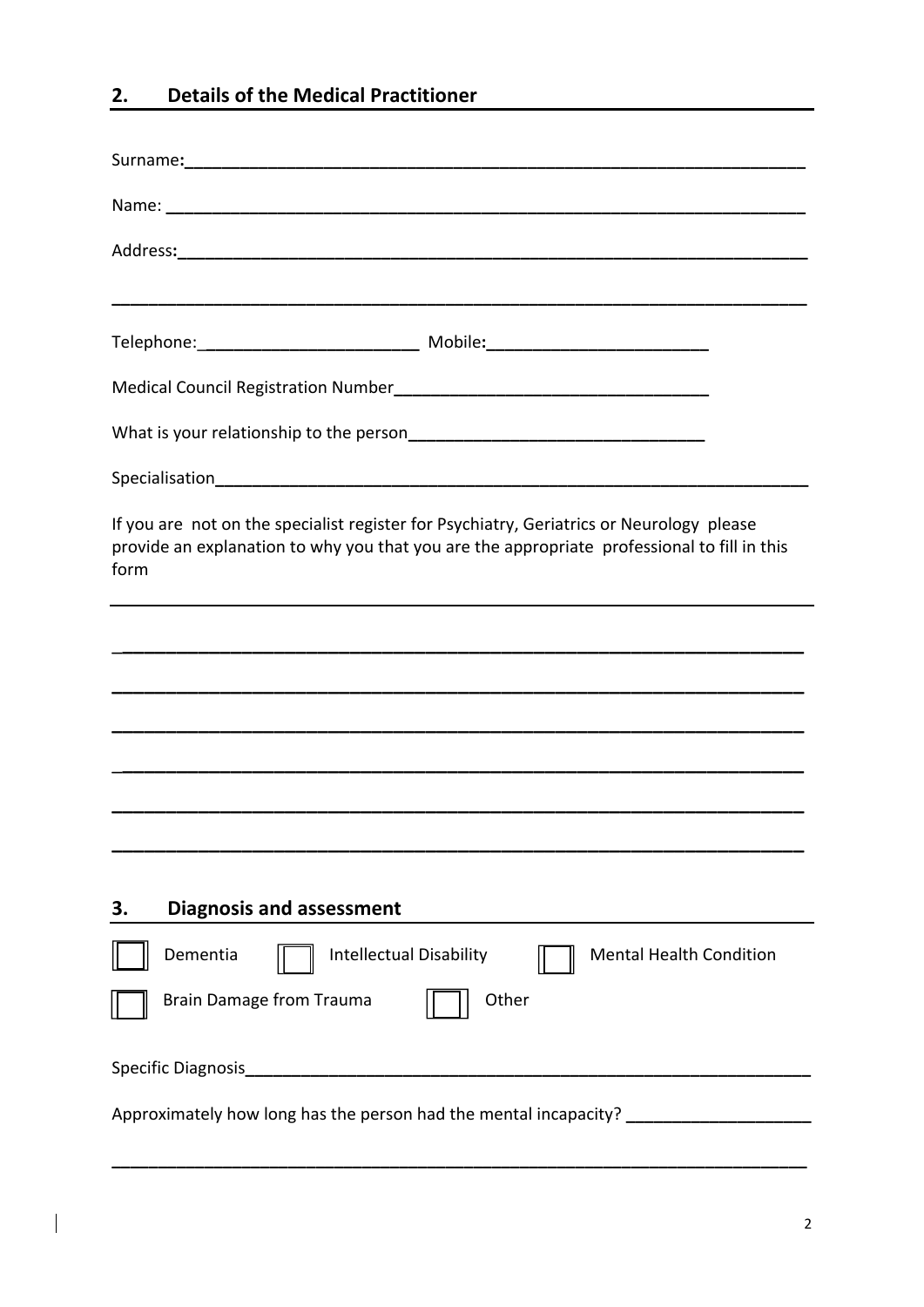Details of clinical History and examination at the time of completing this report:

| What tests or examinations have been conducted to support the diagnosis? |
|--------------------------------------------------------------------------|
|                                                                          |
|                                                                          |
|                                                                          |
|                                                                          |
|                                                                          |
| Are there any other medical problems? $Yes \_\_$<br>No                   |
| If yes, please specify:                                                  |
|                                                                          |
|                                                                          |
|                                                                          |
|                                                                          |
|                                                                          |
| What medications is the person currently on?                             |
| 1.                                                                       |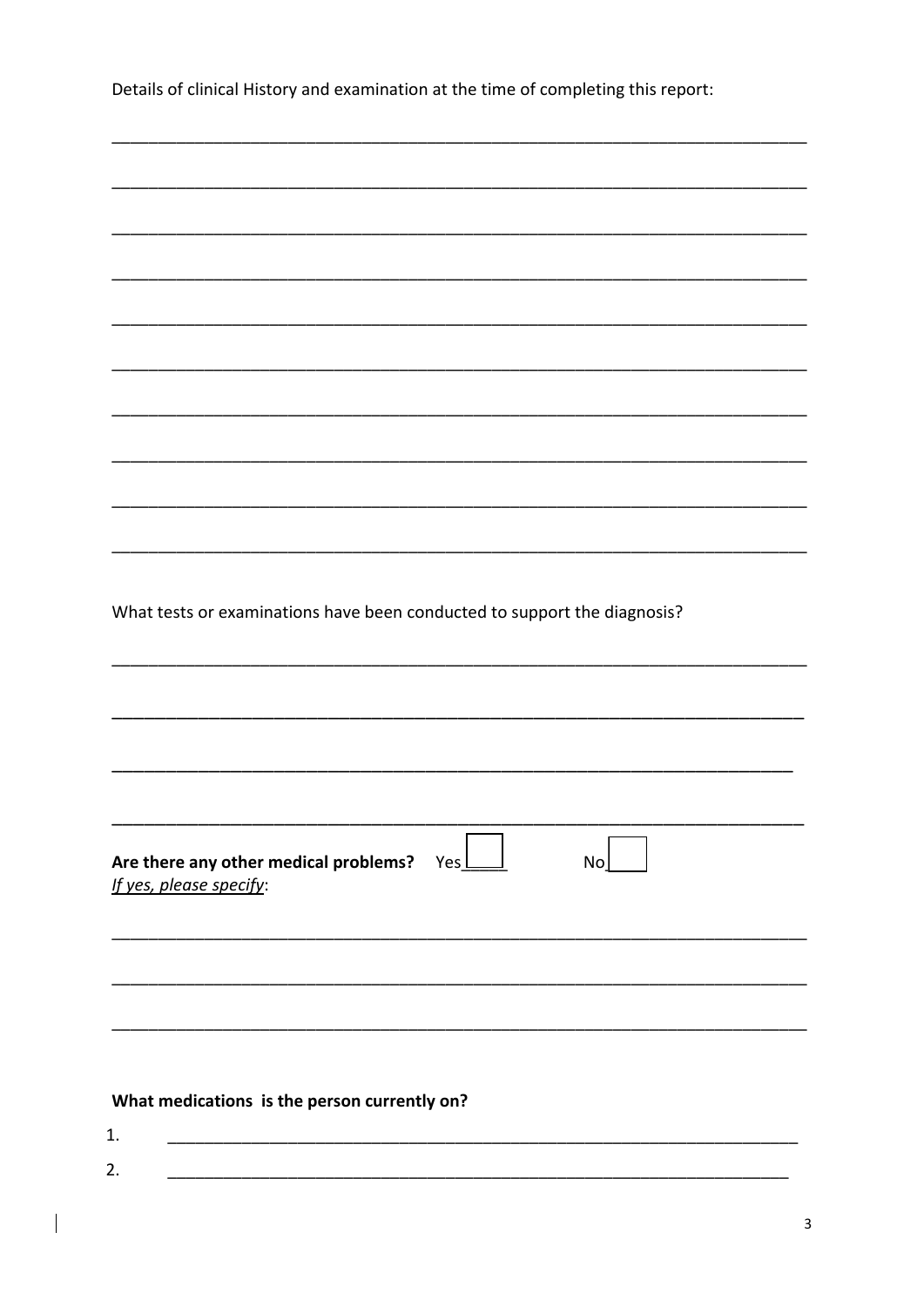| З.  |  |  |
|-----|--|--|
| 4.  |  |  |
| -5. |  |  |
| 6.  |  |  |
|     |  |  |
| 7.  |  |  |

Has this person ever expressed to you any views that may be relevant to the application

|                 | Do you recommend any further assessments for this person? |
|-----------------|-----------------------------------------------------------|
| $\parallel$ Yes | No                                                        |
|                 |                                                           |
|                 |                                                           |
|                 |                                                           |
|                 |                                                           |

#### What are the social abilities of the person?

Please tick as appropriate and provide your observations and comments

|                                                                                                                    | Comments |
|--------------------------------------------------------------------------------------------------------------------|----------|
| <b>Listening Skills</b><br>Does not follow what others are saying<br>Listens attentively to what others are saying |          |
| <b>Communication Skills</b><br>Communicates verbally and appropriately<br>Communicates non-verbally                |          |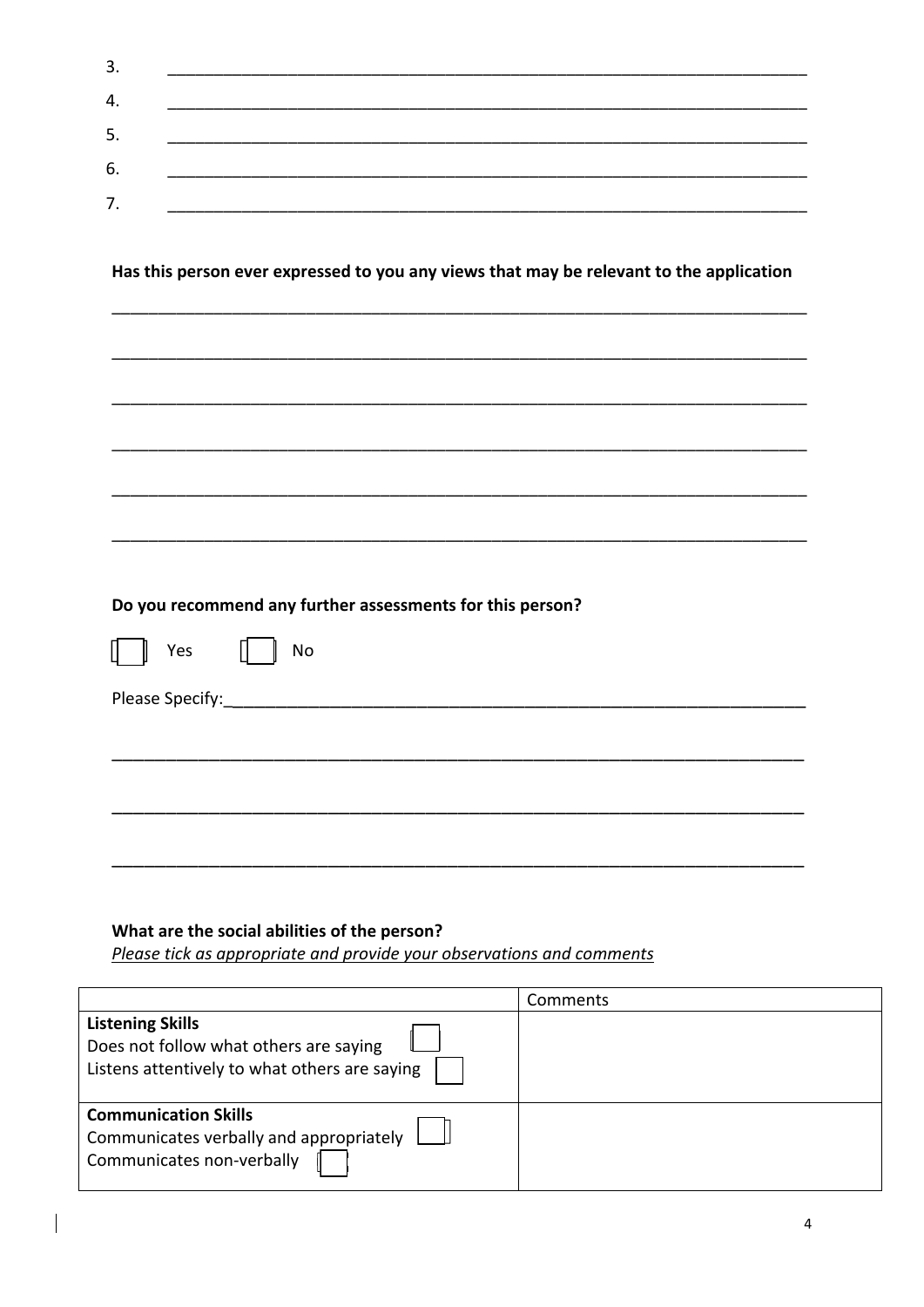| <b>Anger Management</b><br>Unable to control anger<br>Controls anger but cannot express it appropriately<br>Manages anger well                                                                                                                                                                  |  |
|-------------------------------------------------------------------------------------------------------------------------------------------------------------------------------------------------------------------------------------------------------------------------------------------------|--|
| <b>Relationships</b><br>Does not differentiate between relationships<br>Makes distinctions and behaves appropriately                                                                                                                                                                            |  |
| Compliance<br>Complies with reasonable requests or suggestions<br>and is able to resist unreasonable or unfair<br>requests<br>Over compliance could present serious problems<br>if exposed to people who would exploit this<br>person<br>Under complaint-tends to resist reasonable<br>requests |  |

#### **What are the physical abilities of the person?**

*Please tick as appropriate and provide your observations and comments* 

|                                                                                                                                                                                                                                                                                            | Comments |
|--------------------------------------------------------------------------------------------------------------------------------------------------------------------------------------------------------------------------------------------------------------------------------------------|----------|
| <b>Self Care</b><br>Capable of taking care of one's personal needs<br>(eating, drinking, hygiene, toileting)<br>Requires full support in self-care needs<br>Fully dependent in self-care needs<br>Capable of taking care of personal belongings<br>Cannot take care of personal belongings |          |
| <b>Movement</b><br>No difficulty in walking<br>Slight difficulty in walking (balance, co-ordination)<br>Cannot manage stairs<br>Uses wheelchair<br>Is bedridden                                                                                                                            |          |
| <b>Diet</b><br>Special diet not required<br>Requires special diet                                                                                                                                                                                                                          |          |
| <b>Communication for Self Care</b><br>Communicates health problems and seeks<br>assistance<br>Does not always communicate about personal illness<br>and needs asking                                                                                                                       |          |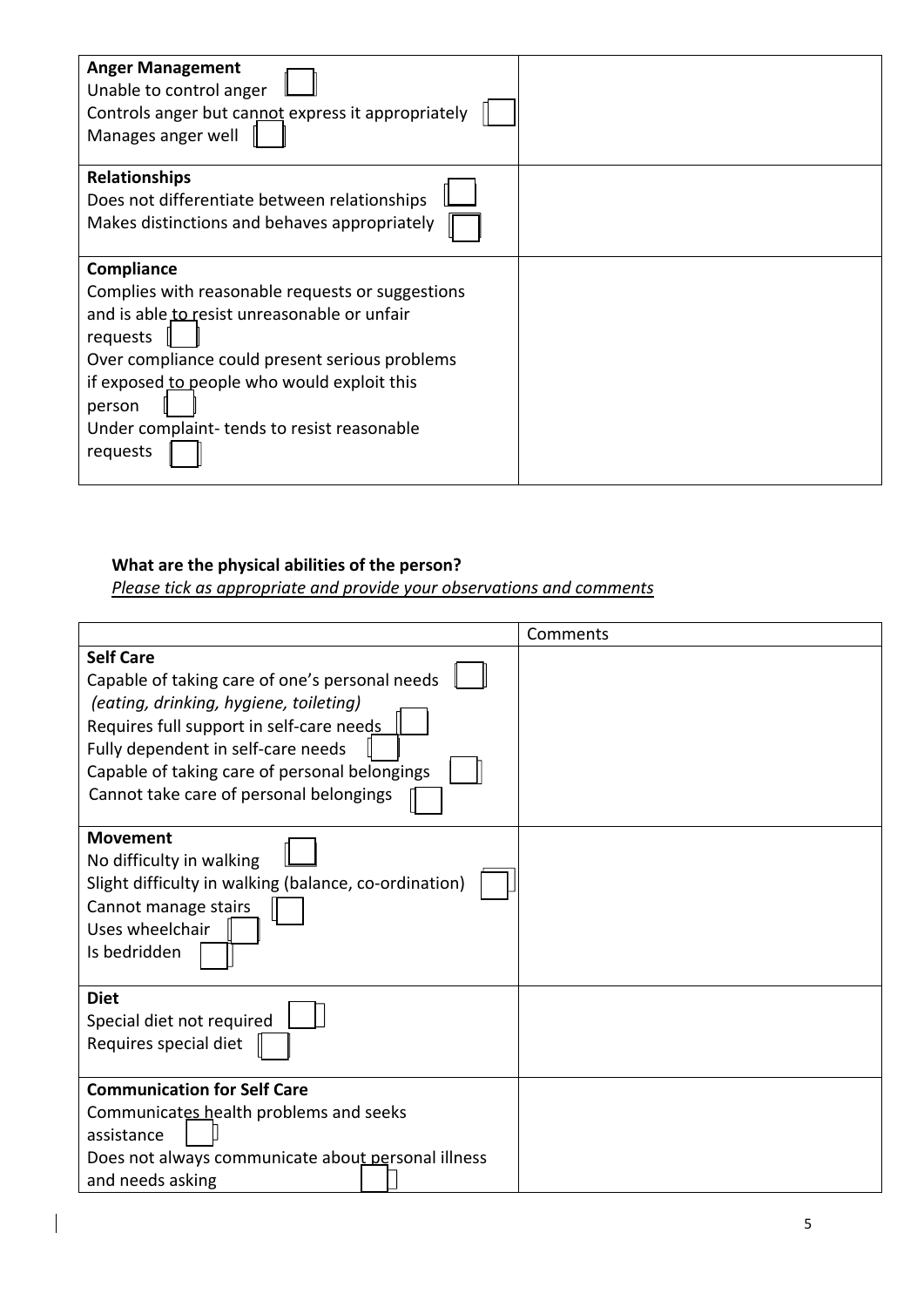| Rarely communicates about personal illness, others                           |  |
|------------------------------------------------------------------------------|--|
| usually have to spot signs or symptoms before<br>appropriate action is taken |  |

### **What are the emotional abilities of the person?**

*Please tick as appropriate and provide your observations and comments* 

|                                                        | Comments |
|--------------------------------------------------------|----------|
| Withdrawal/Isolation                                   |          |
| Outgoing with most other people                        |          |
| Generally isolated, withdrawn person with whom it is   |          |
| difficult to create a relationship                     |          |
| A very isolated person, difficult to                   |          |
| make contact with                                      |          |
|                                                        |          |
| Aggression, excessive anger, bad temper                |          |
| Never displays aggression, excessive anger or bad      |          |
| temper, or does on occasion but never presents a       |          |
| problem                                                |          |
| Occasional display of aggression, excessive anger or   |          |
| bad temper, presents a small problem                   |          |
| Aggression, excessive anger or bad temper is a serious |          |
| problem                                                |          |
|                                                        |          |
| <b>Depression</b>                                      |          |
| Does not get depressed, or is only occasional          |          |
| depressed                                              |          |
| Often depressed or has mood fluctuations               |          |
| Severe depressed                                       |          |
| Is not a problem                                       |          |
| Is a problem                                           |          |
|                                                        |          |
|                                                        |          |
| <b>Diagnosis</b>                                       |          |
| No diagnosed psychiatric disorder                      |          |
| Diagnosed psychiatric disorder (please specify)        |          |
|                                                        |          |
|                                                        |          |
|                                                        |          |
|                                                        |          |
|                                                        |          |